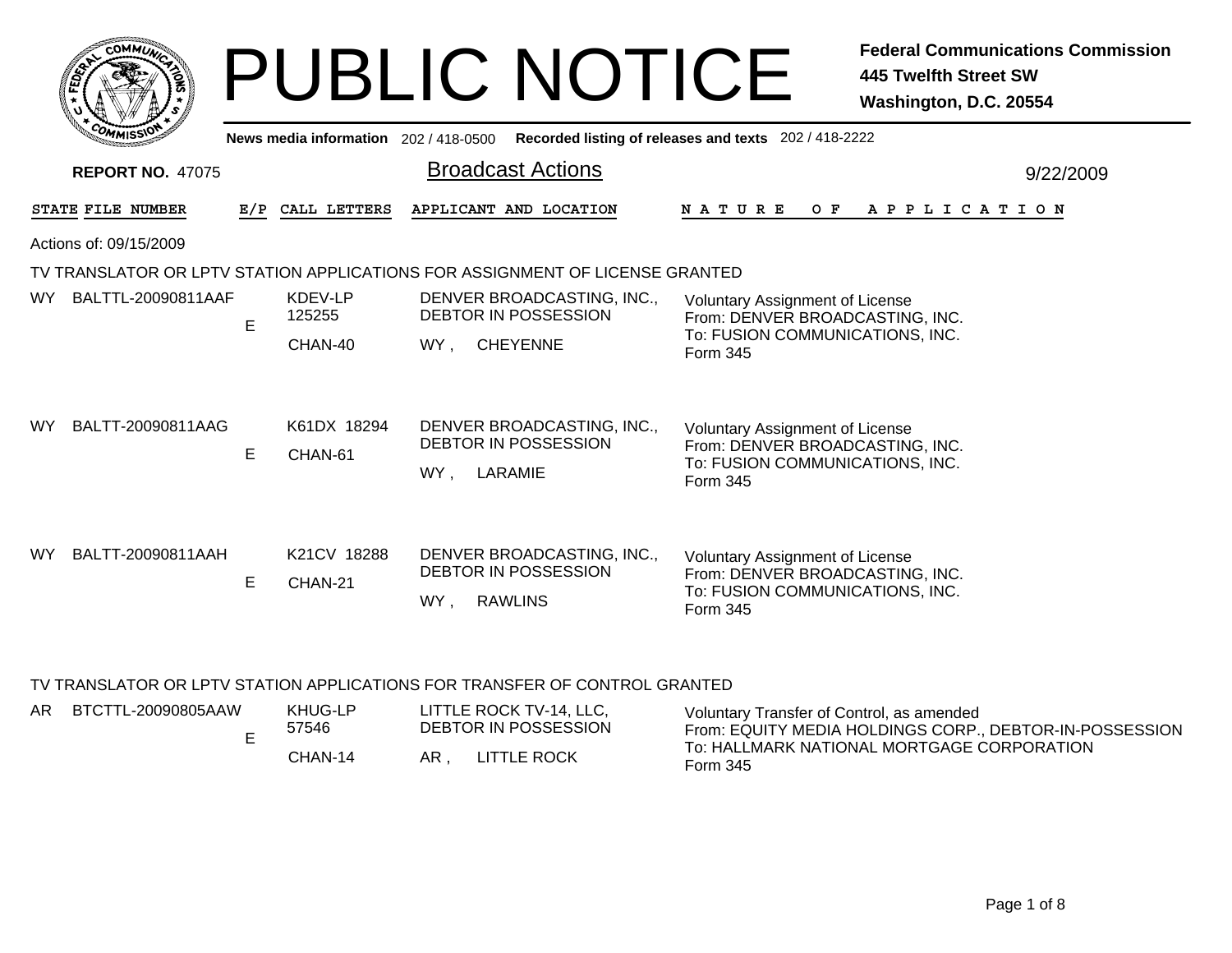|                                                                  | <b>COMMUT</b>                          |        |                                                      |                    | <b>PUBLIC NOTICE</b>                                                                                                                                                                  |                                                       | <b>Federal Communications Commission</b><br><b>445 Twelfth Street SW</b><br>Washington, D.C. 20554            |  |  |
|------------------------------------------------------------------|----------------------------------------|--------|------------------------------------------------------|--------------------|---------------------------------------------------------------------------------------------------------------------------------------------------------------------------------------|-------------------------------------------------------|---------------------------------------------------------------------------------------------------------------|--|--|
|                                                                  |                                        |        | News media information 202 / 418-0500                |                    |                                                                                                                                                                                       | Recorded listing of releases and texts 202 / 418-2222 |                                                                                                               |  |  |
| <b>Broadcast Actions</b><br><b>REPORT NO. 47075</b><br>9/22/2009 |                                        |        |                                                      |                    |                                                                                                                                                                                       |                                                       |                                                                                                               |  |  |
|                                                                  | STATE FILE NUMBER                      | E/P    | CALL LETTERS                                         |                    | APPLICANT AND LOCATION                                                                                                                                                                | N A T U R E<br>O F                                    | A P P L I C A T I O N                                                                                         |  |  |
|                                                                  | Actions of: 09/16/2009                 |        |                                                      |                    |                                                                                                                                                                                       |                                                       |                                                                                                               |  |  |
| OH<br>OH                                                         | BPEDT-20090723AEU<br>BPCDT-20090723AFG | E      | <b>WPTD 25067</b><br>CHAN-16<br><b>WDLI-TV 67893</b> | OH.                | DIGITAL TV APPLICATIONS FOR MINOR CHANGE TO A LICENSED FACILITY GRANTED<br><b>GREATER DAYTON PUBLIC</b><br>TELEVISION, INC.<br><b>DAYTON</b><br>TRINITY BROADCASTING<br>NETWORK, INC. |                                                       | Minor change in licensed facilities, callsign WPTD.<br>Minor change in licensed facilities, callsign WDLI-TV. |  |  |
| KS                                                               | BPCDT-20090910ABE                      | E<br>E | CHAN-49<br><b>KSCW-DT</b><br>72348<br>CHAN-12        | OH,<br>INC.<br>KS. | <b>CANTON</b><br>SUNFLOWER BROADCASTING,<br><b>WICHITA</b>                                                                                                                            |                                                       | Minor change in licensed facilities, callsign KSCW-DT.                                                        |  |  |
| KS                                                               | BPCDT-20090910ABG                      | E      | <b>KWCH-DT</b><br>66413<br>CHAN-19                   | INC.<br>KS,        | SUNFLOWER BROADCASTING,<br><b>HUTCHINSON</b>                                                                                                                                          |                                                       | Minor change in licensed facilities, callsign KWCH-DT.                                                        |  |  |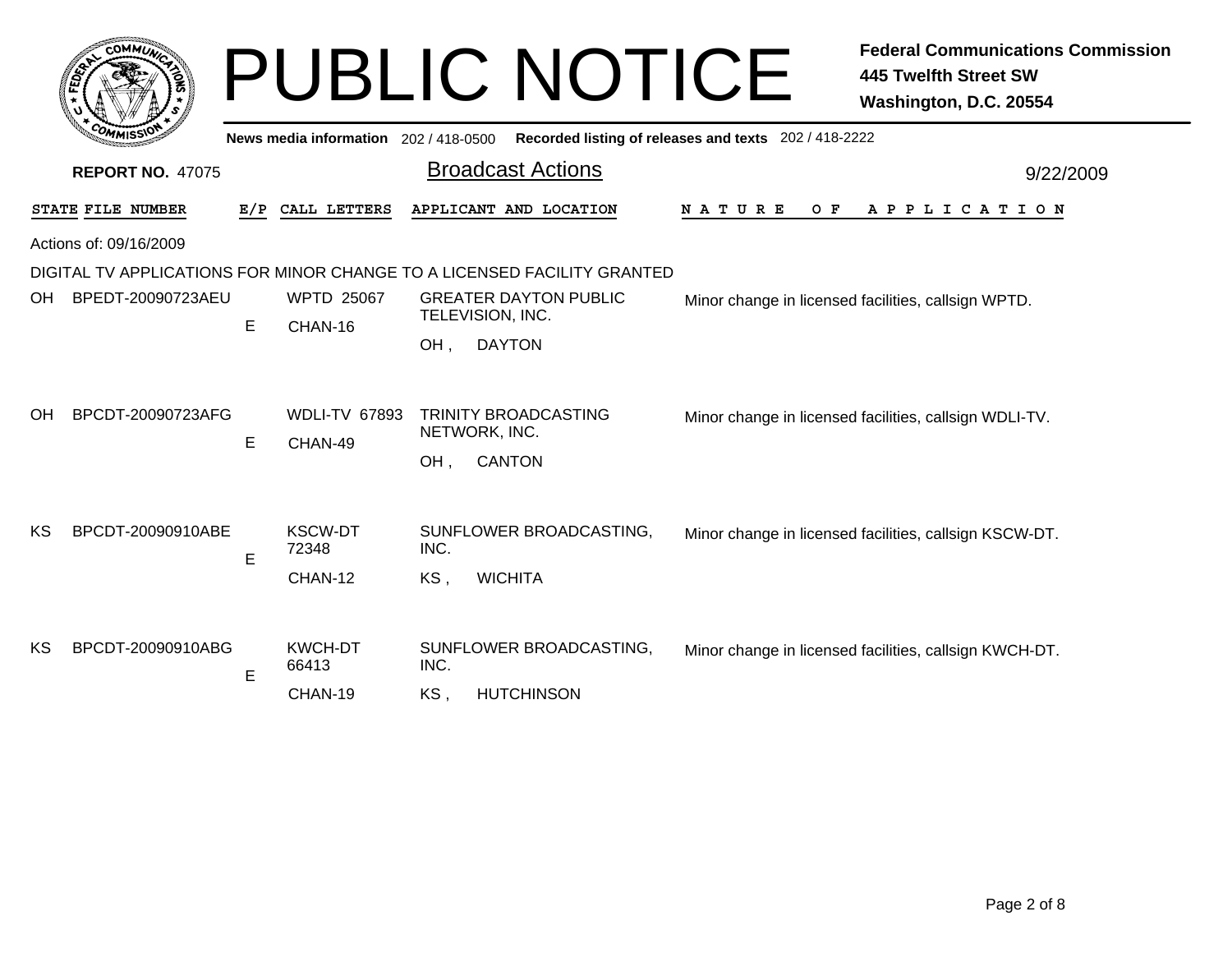|                                                                              |                          |                                     |                                                        | <b>PUBLIC NOTICE</b>                                                        |                                                             | <b>Federal Communications Commission</b><br><b>445 Twelfth Street SW</b><br>Washington, D.C. 20554                   |
|------------------------------------------------------------------------------|--------------------------|-------------------------------------|--------------------------------------------------------|-----------------------------------------------------------------------------|-------------------------------------------------------------|----------------------------------------------------------------------------------------------------------------------|
|                                                                              |                          | News media information 202/418-0500 |                                                        |                                                                             | Recorded listing of releases and texts 202 / 418-2222       |                                                                                                                      |
| <b>REPORT NO. 47075</b>                                                      |                          |                                     |                                                        | <b>Broadcast Actions</b>                                                    |                                                             | 9/22/2009                                                                                                            |
| STATE FILE NUMBER                                                            | E/P                      | CALL LETTERS                        |                                                        | APPLICANT AND LOCATION                                                      | O F<br>N A T U R E                                          | A P P L I C A T I O N                                                                                                |
| Actions of: 09/17/2009                                                       |                          |                                     |                                                        |                                                                             |                                                             |                                                                                                                      |
| FM TRANSLATOR APPLICATIONS FOR MINOR CHANGE TO A LICENSED FACILITY DISMISSED |                          |                                     |                                                        |                                                                             |                                                             |                                                                                                                      |
| BPFT-20090814AAZ<br>TN.                                                      | W290BN 11058<br>93.9 MHZ | <b>CORPORATION</b>                  | <b>CUMBERLAND COMMUNITIES</b><br><b>COMMUNICATIONS</b> | Minor change in licensed facilities, callsign W290BN.                       |                                                             |                                                                                                                      |
|                                                                              |                          |                                     | $TN$ ,                                                 | <b>KNOXVILLE</b>                                                            |                                                             |                                                                                                                      |
| SD<br>BPFT-20090915ABQ                                                       | E                        | K245BD<br>142015<br>96.9 MHZ        | SD,                                                    | PHASOR PHYSICS, INC.<br><b>DEADWOOD</b>                                     |                                                             | Minor change in licensed facilities, callsign K245BD.<br>Dismissed 9/17/2009 per Applicant's request-no letter sent. |
| AM STATION APPLICATIONS FOR LICENSE TO COVER GRANTED                         |                          |                                     |                                                        |                                                                             |                                                             |                                                                                                                      |
| BL-20090415AMM<br>TX.                                                        | P                        | <b>KHCB 27703</b><br>1400 KHZ       | $TX$ ,                                                 | <b>HOUSTON CHRISTIAN</b><br><b>BROADCASTERS, INC.</b><br><b>LEAGUE CITY</b> | License to cover.<br>Engineering Amendment filed 08/07/2009 |                                                                                                                      |
| AM STATION APPLICATIONS FOR MINOR CHANGE TO A LICENSED FACILITY GRANTED      |                          |                                     |                                                        |                                                                             |                                                             |                                                                                                                      |
| BP-20090401AUH<br>TX.                                                        |                          | <b>KRTX 57804</b>                   |                                                        | <b>ALELUYA CHRISTIAN</b>                                                    | Minor change in licensed facilities.                        |                                                                                                                      |
|                                                                              | E                        | 980 KHZ                             |                                                        | BROADCASTING, INC.                                                          | Engineering Amendment filed 08/05/2009                      |                                                                                                                      |
|                                                                              |                          |                                     | TX,                                                    | ROSENBERG/RICHMOND                                                          |                                                             |                                                                                                                      |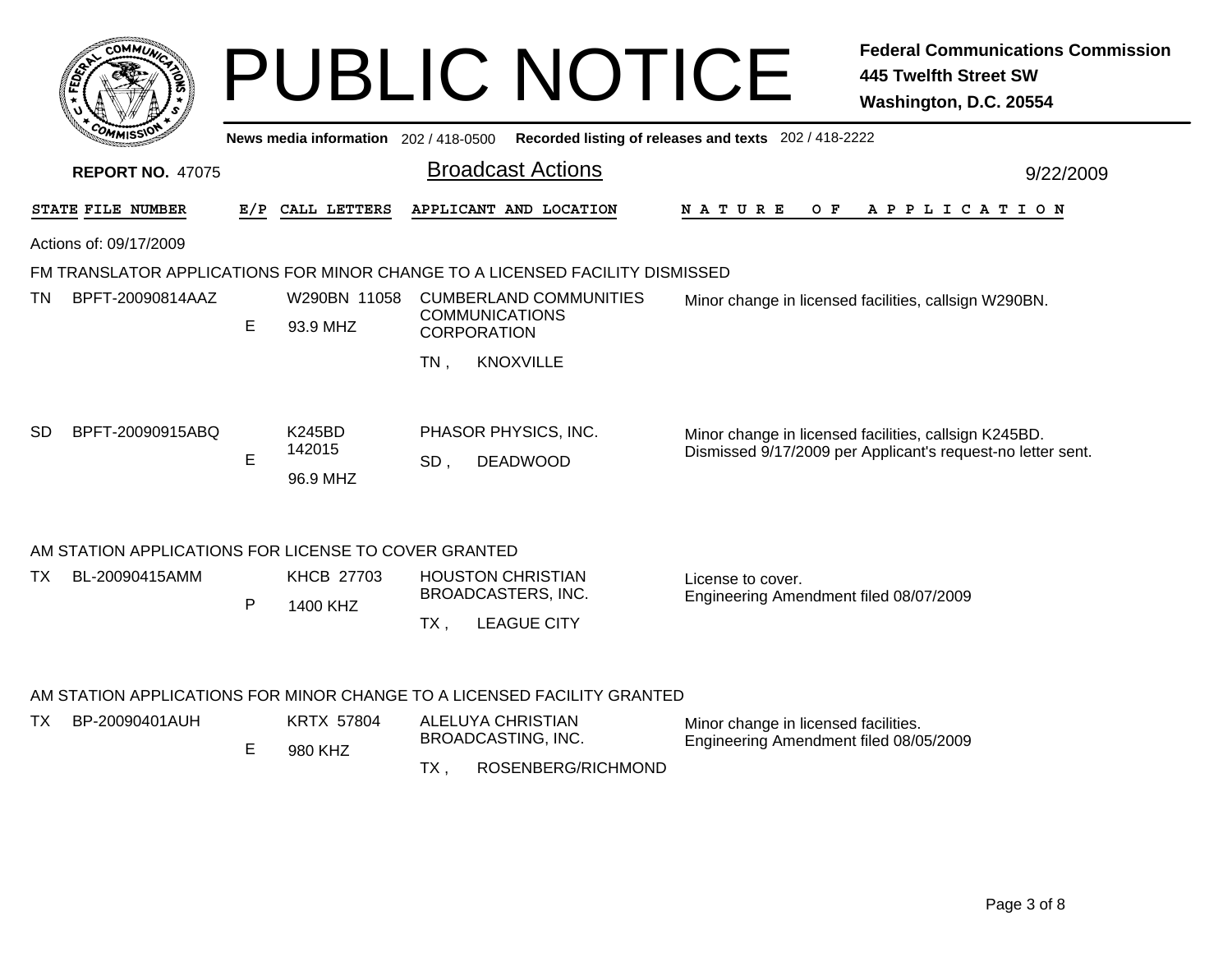|     | c.OMM1.                                                |   |                   |        | <b>PUBLIC NOTICE</b>                                                                        |                           | <b>Federal Communications Commission</b><br><b>445 Twelfth Street SW</b><br>Washington, D.C. 20554 |
|-----|--------------------------------------------------------|---|-------------------|--------|---------------------------------------------------------------------------------------------|---------------------------|----------------------------------------------------------------------------------------------------|
|     |                                                        |   |                   |        | News media information 202 / 418-0500 Recorded listing of releases and texts 202 / 418-2222 |                           |                                                                                                    |
|     | <b>REPORT NO. 47075</b>                                |   |                   |        | <b>Broadcast Actions</b>                                                                    |                           | 9/22/2009                                                                                          |
|     | STATE FILE NUMBER                                      |   | E/P CALL LETTERS  |        | APPLICANT AND LOCATION                                                                      |                           | NATURE OF APPLICATION                                                                              |
|     | Actions of: 09/17/2009                                 |   |                   |        |                                                                                             |                           |                                                                                                    |
|     |                                                        |   |                   |        | AM STATION APPLICATIONS FOR MINOR CHANGE TO A LICENSED FACILITY GRANTED                     |                           |                                                                                                    |
| ΜI  | BP-20090622ACK                                         |   | <b>WJMS 57223</b> |        | MAGELLAN BROADCASTING, LLC Minor change in licensed facilities.                             |                           |                                                                                                    |
|     |                                                        | Е | 590 KHZ           | $MI$ , | <b>IRONWOOD</b>                                                                             |                           |                                                                                                    |
|     |                                                        |   |                   |        |                                                                                             |                           |                                                                                                    |
|     | AM STATION APPLICATIONS FOR DIRECT MEASUREMENT GRANTED |   |                   |        |                                                                                             |                           |                                                                                                    |
| MO. | BZ-20090714ADJ                                         |   | <b>KHOJ 7114</b>  |        | <b>COVENANT NETWORK</b>                                                                     | <b>Direct Measurement</b> |                                                                                                    |
|     |                                                        | P | 1460 KHZ          |        | MO, ST. CHARLES                                                                             |                           |                                                                                                    |
|     |                                                        |   |                   |        |                                                                                             |                           |                                                                                                    |
|     |                                                        |   |                   |        |                                                                                             |                           |                                                                                                    |
| TX. | BZ-20090722ACN                                         |   | <b>KEYS 39715</b> |        | MALKAN AM ASSOCIATES, L.P.                                                                  | <b>Direct Measurement</b> |                                                                                                    |
|     |                                                        | P | 1440 KHZ          | TX ,   | <b>CORPUS CHRISTI</b>                                                                       |                           |                                                                                                    |
|     |                                                        |   |                   |        |                                                                                             |                           |                                                                                                    |
| CA. | BZ-20090731AGU                                         |   | <b>KXEX 54960</b> |        | RAK COMMUNICATIONS, INC.                                                                    | <b>Direct Measurement</b> |                                                                                                    |
|     |                                                        | P | 1550 KHZ          | $CA$ , | <b>FRESNO</b>                                                                               |                           |                                                                                                    |
|     |                                                        |   |                   |        |                                                                                             |                           |                                                                                                    |
|     |                                                        |   |                   |        |                                                                                             |                           |                                                                                                    |
| NY. | BZ-20090818ACU                                         |   | <b>WICY 36122</b> | INC.   | <b>CARTIER COMMUNICATIONS</b>                                                               | <b>Direct Measurement</b> |                                                                                                    |
|     |                                                        | P | 1490 KHZ          |        |                                                                                             |                           |                                                                                                    |
|     |                                                        |   |                   | NY,    | <b>MOOERS</b>                                                                               |                           |                                                                                                    |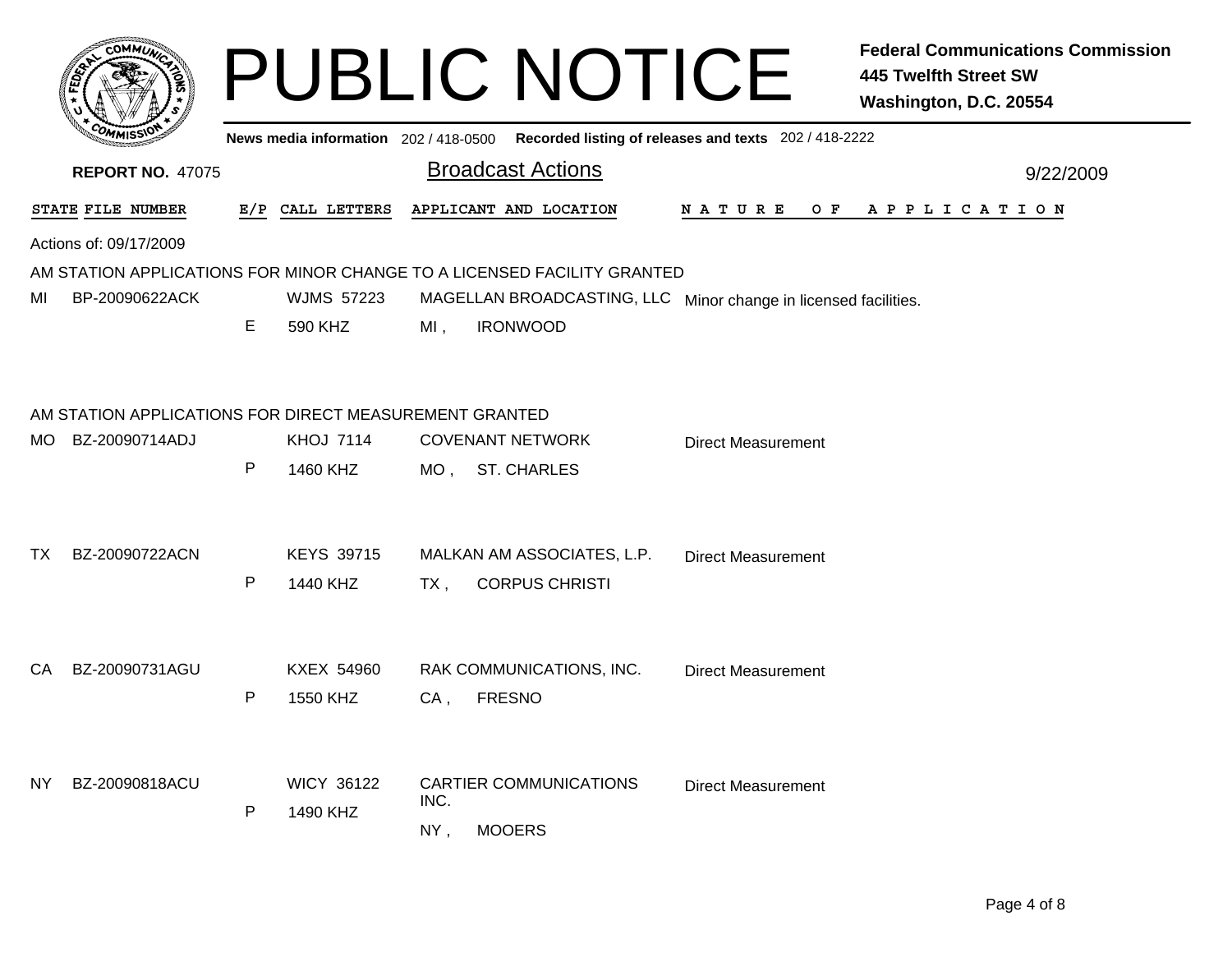|     | COMMUN,                                                   |    |                                |             | <b>PUBLIC NOTICE</b>                                                                        |                                                    |     | <b>Federal Communications Commission</b><br><b>445 Twelfth Street SW</b><br>Washington, D.C. 20554 |
|-----|-----------------------------------------------------------|----|--------------------------------|-------------|---------------------------------------------------------------------------------------------|----------------------------------------------------|-----|----------------------------------------------------------------------------------------------------|
|     |                                                           |    |                                |             | News media information 202 / 418-0500 Recorded listing of releases and texts 202 / 418-2222 |                                                    |     |                                                                                                    |
|     | <b>REPORT NO. 47075</b>                                   |    |                                |             | <b>Broadcast Actions</b>                                                                    |                                                    |     | 9/22/2009                                                                                          |
|     | STATE FILE NUMBER                                         |    | E/P CALL LETTERS               |             | APPLICANT AND LOCATION                                                                      | N A T U R E                                        | O F | A P P L I C A T I O N                                                                              |
|     | Actions of: 09/17/2009                                    |    |                                |             |                                                                                             |                                                    |     |                                                                                                    |
|     | FM STATION APPLICATIONS FOR ASSIGNMENT OF LICENSE GRANTED |    |                                |             |                                                                                             |                                                    |     |                                                                                                    |
|     | OK BALH-20090612AGM                                       | E. | <b>KOSG 56088</b><br>103.9 MHZ | INC.<br>OK, | TALLGRASS BROADCASTING,<br><b>PAWHUSKA</b>                                                  | <b>Voluntary Assignment of License</b><br>Form 314 |     | From: TALLGRASS BROADCASTING LLC<br>To: SOUTH CENTRAL OKLAHOMA CHRISTIAN BROADCASTING, INC.        |
|     | BMPED-20090827ABN                                         |    | NEW 174792                     |             | FM STATION APPLICATIONS FOR MINOR MODIFICATION TO A CONSTRUCTION PERMIT GRANTED             |                                                    |     |                                                                                                    |
| OK  |                                                           | Е  | 91.3 MHZ                       | OK,         | KANZA SOCIETY, INC.<br><b>GUYMON</b>                                                        | Mod of CP to chg                                   |     |                                                                                                    |
|     |                                                           |    |                                |             | FM STATION APPLICATIONS FOR MINOR CHANGE TO A LICENSED FACILITY GRANTED                     |                                                    |     |                                                                                                    |
| SC. | BPH-20090826AAE                                           | E. | <b>WGFG 6485</b><br>105.3 MHZ  | SC,         | MILLER COMMUNICATIONS, INC.<br><b>BRANCHVILLE</b>                                           | Minor change in licensed facilities.               |     |                                                                                                    |
|     | WA BPED-20090826ABX                                       | Е  | <b>KRLF 37807</b><br>88.5 MHZ  | WA,         | LIVING FAITH FELLOWSHIP<br><b>EDUCATIONAL MINISTRIES</b><br>PULLMAN                         | Minor change in licensed facilities.               |     |                                                                                                    |
|     |                                                           |    |                                |             |                                                                                             |                                                    |     |                                                                                                    |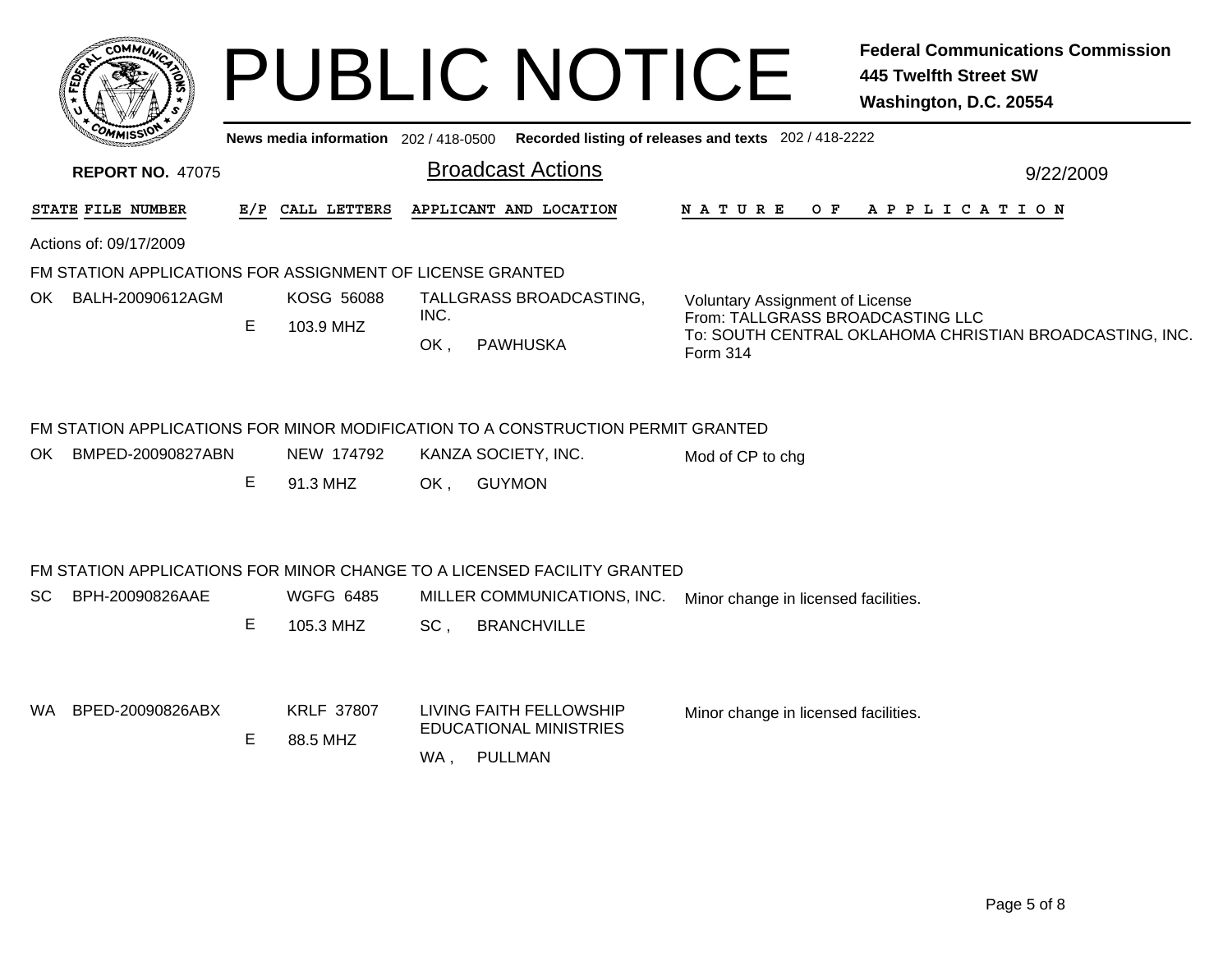|           |                                                                                   |    |                                     |                 | <b>PUBLIC NOTICE</b>                                                                        |                                                                                          | <b>Federal Communications Commission</b><br><b>445 Twelfth Street SW</b><br>Washington, D.C. 20554 |
|-----------|-----------------------------------------------------------------------------------|----|-------------------------------------|-----------------|---------------------------------------------------------------------------------------------|------------------------------------------------------------------------------------------|----------------------------------------------------------------------------------------------------|
|           |                                                                                   |    |                                     |                 | News media information 202 / 418-0500 Recorded listing of releases and texts 202 / 418-2222 |                                                                                          |                                                                                                    |
|           | <b>REPORT NO. 47075</b>                                                           |    |                                     |                 | <b>Broadcast Actions</b>                                                                    |                                                                                          | 9/22/2009                                                                                          |
|           | STATE FILE NUMBER                                                                 |    | E/P CALL LETTERS                    |                 | APPLICANT AND LOCATION                                                                      | N A T U R E<br>O F                                                                       | A P P L I C A T I O N                                                                              |
|           | Actions of: 09/17/2009                                                            |    |                                     |                 |                                                                                             |                                                                                          |                                                                                                    |
|           |                                                                                   |    |                                     |                 | FM STATION APPLICATIONS FOR MINOR CHANGE TO A LICENSED FACILITY GRANTED                     |                                                                                          |                                                                                                    |
|           | MA BPED-20090904ABR                                                               |    | <b>WFHL 87375</b>                   | RADIO, INC.     | NEW BEDFORD CHRISTIAN                                                                       | Minor change in licensed facilities.                                                     |                                                                                                    |
|           |                                                                                   | E. | 88.1 MHZ                            | MA,             | <b>NEW BEDFORD</b>                                                                          |                                                                                          |                                                                                                    |
| FL.       | FM TRANSLATOR APPLICATIONS FOR ASSIGNMENT OF LICENSE GRANTED<br>BALFT-20090804AAM | E  | 91.5 MHZ                            | FL,             | W218CA 94161 COMMUNITY PUBLIC RADIO<br><b>STOCKADE</b>                                      | <b>Voluntary Assignment of License</b><br>From: COMMUNITY PUBLIC RADIO, INC.<br>Form 345 | To: LIGHTHOUSE CHRISTIAN BROADCASTING CORP                                                         |
| SD        | FM TRANSLATOR APPLICATIONS FOR LICENSE TO COVER GRANTED<br>BLFT-20090828ACR       | E  | 106.7 MHZ                           | SD <sub>1</sub> | K294BT 141264 AASEN PUBLISHING, INC.<br><b>RAPID CITY</b>                                   | License to cover.                                                                        |                                                                                                    |
| <b>NV</b> | BLFT-20090916ACS                                                                  | Е  | <b>K235BU</b><br>156220<br>94.9 MHZ | NV,             | ONDAS DE VIDA, NETWORK, INC. License to cover.<br><b>CHARLESTON PARK</b>                    |                                                                                          |                                                                                                    |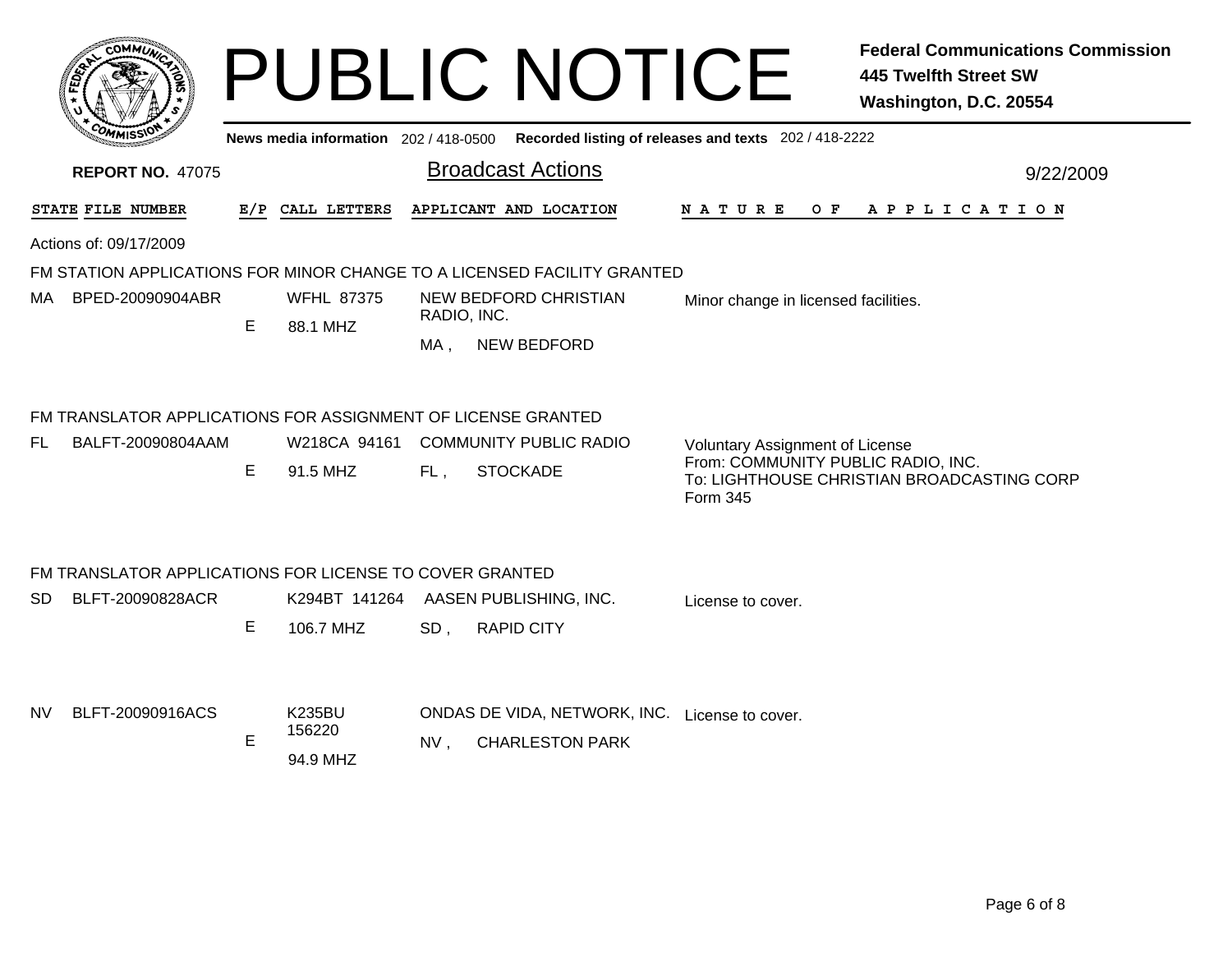|     | COMMIN                                                  |   |                                     |      | <b>PUBLIC NOTICE</b>                             |                                                       | <b>Federal Communications Commission</b><br>445 Twelfth Street SW<br>Washington, D.C. 20554 |
|-----|---------------------------------------------------------|---|-------------------------------------|------|--------------------------------------------------|-------------------------------------------------------|---------------------------------------------------------------------------------------------|
|     |                                                         |   | News media information 202/418-0500 |      |                                                  | Recorded listing of releases and texts 202 / 418-2222 |                                                                                             |
|     | <b>REPORT NO. 47075</b>                                 |   |                                     |      | <b>Broadcast Actions</b>                         |                                                       | 9/22/2009                                                                                   |
|     | STATE FILE NUMBER                                       |   | E/P CALL LETTERS                    |      | APPLICANT AND LOCATION                           | <b>NATURE</b><br>O F                                  | A P P L I C A T I O N                                                                       |
|     | Actions of: 09/17/2009                                  |   |                                     |      |                                                  |                                                       |                                                                                             |
|     | FM TRANSLATOR APPLICATIONS FOR LICENSE TO COVER GRANTED |   |                                     |      |                                                  |                                                       |                                                                                             |
| SC. | BLFT-20090916ADH                                        | E | <b>W290BP</b><br>147999             | INC. | EDGEWATER BROADCASTING,                          | License to cover.                                     |                                                                                             |
|     |                                                         |   | 105.9 MHZ                           | SC.  | <b>MARION</b>                                    |                                                       |                                                                                             |
| GA. | BLFT-20090916ADI                                        | E | W209CD<br>152214                    | INC. | EDGEWATER BROADCASTING,                          | License to cover.                                     |                                                                                             |
|     |                                                         |   | 89.7 MHZ                            | GA,  | <b>BUFORD</b>                                    |                                                       |                                                                                             |
| MA  | BLFT-20090916ADK                                        | E | <b>W236BX</b><br>146879<br>95.1 MHZ | MA.  | RADIO ASSIST MINISTRY, INC.<br><b>GLOUCESTER</b> | License to cover.                                     |                                                                                             |

## FM TRANSLATOR APPLICATIONS FOR MINOR CHANGE TO A LICENSED FACILITY GRANTED

| AL | BPFT-20090915AEF | <b>W292DU</b> | TTI, INC. |       | Minor change in licensed facilities, callsign W286BT. |
|----|------------------|---------------|-----------|-------|-------------------------------------------------------|
|    |                  | 157477        | AL        | EUTAW |                                                       |
|    |                  | 106.3 MHZ     |           |       |                                                       |